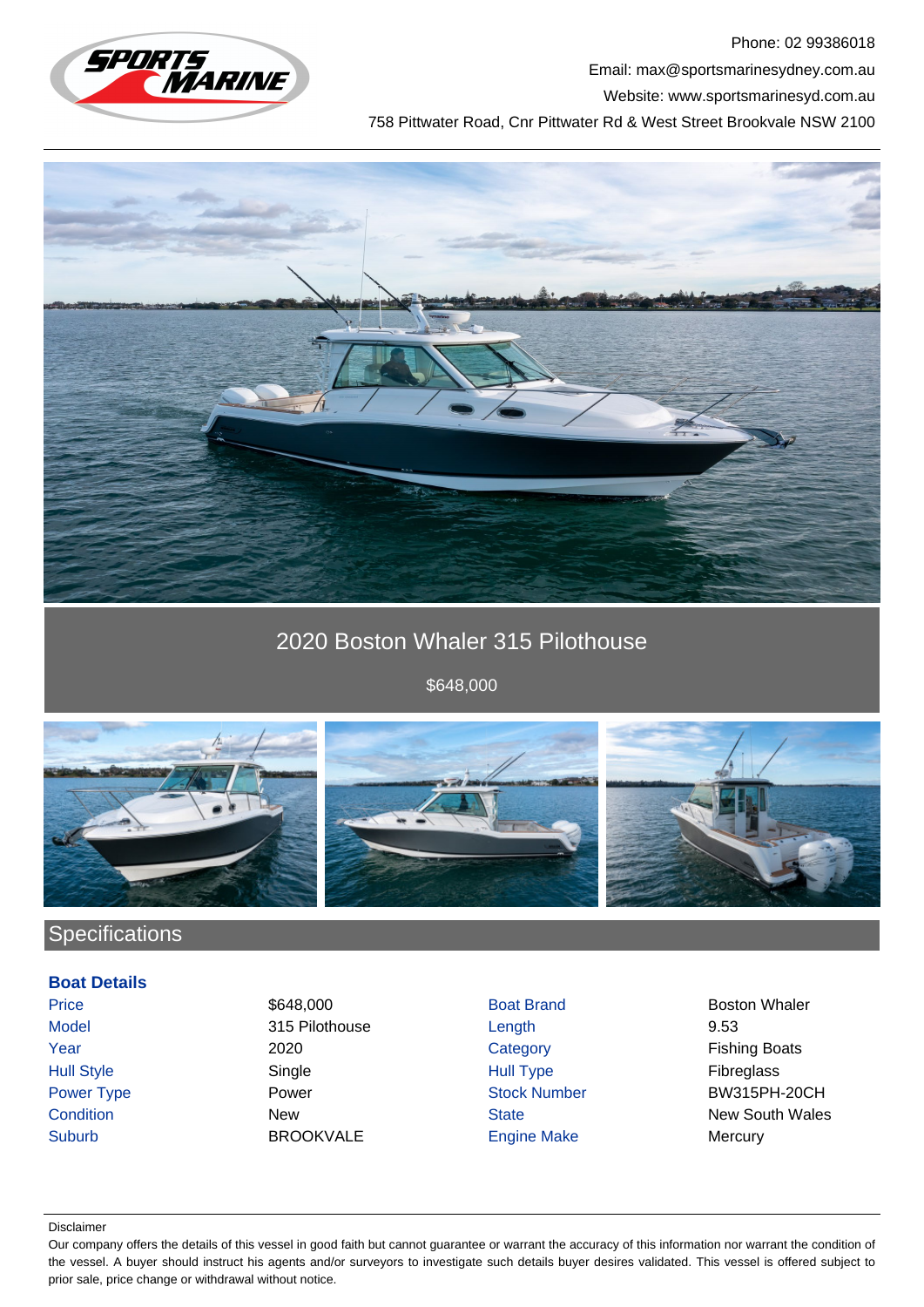

### **Description**

2020 Boston Whaler 315 Pilothouse

Price includes all costs & delivery to any East Coast of Australia Port.

The boat is located in our Auckland New Zealand dealership.

More Photos coming. The boat has now been wrapped in silver grey.

Powered by Twin Mercury 400HP Verado Four-Stroke Outboards – in White and w/Joystick Piloting w/ approx 245 hours

Grab this opportunity to step into a late model Boston Whaler 315 Pilothouse with low hours that presents as new. This boat was heavily optioned from the factory, with no expense spared and comes fully equipped, ready to be enjoyed by its next owner. Supplied with the lion's share of the balance of the new boat and engine warranties.

An unsinkable hull plus brilliant design and advanced technology equal the most trusted boat on the water. Yes, you can cut a Boston Whaler in two and drive away in the half with the engine. But unsinkability means more than just the unmatched safety of Unibond™ hull construction. It means smart design, high-quality construction and forward-thinking technology. It means premium experiences and comfort year in and year out, whether you're fishing, cruising or both. It means having the core confidence to take on the roughest offshore water without worrying about a thing.

Key Features:

- Tempered-glass full-enclosure windshield system and windows in the aft bulkhead allow for plenty of natural light.
- Large helm deck table encourages dining alfresco.
- Roomy cabin features a wood dinette table with a gas-assisted base for easy convertibility.
- Galley includes Corian countertops, sink with faucet, microwave, skylight and more.
- Enclosed windshield with aft bulkhead protects you from the elements.
- Multipurpose prep station and ample storage.

Specifications:

- L.O.A.: 31' 3" (9.53 M)
- Beam: 10' 8" (3.25 M)|
- Draft (Hull Only): 20" (0.51 M)
- Weight (Dry, No Engine): 8,800 LBS. (3,992 KG)
- Weight (With Engines, Fuel, & Water): 12,374 LBS. (5,612 KG)
- Maximum Weight Capacity: 4,300 LBS. (1,950 KG)
- Swamped Capacity: 2,100 LBS. (953 KG)
- Persons Capacity: 14
- Deadrise at Transom: 20°

Disclaimer

Our company offers the details of this vessel in good faith but cannot guarantee or warrant the accuracy of this information nor warrant the condition of the vessel. A buyer should instruct his agents and/or surveyors to investigate such details buyer desires validated. This vessel is offered subject to prior sale, price change or withdrawal without notice.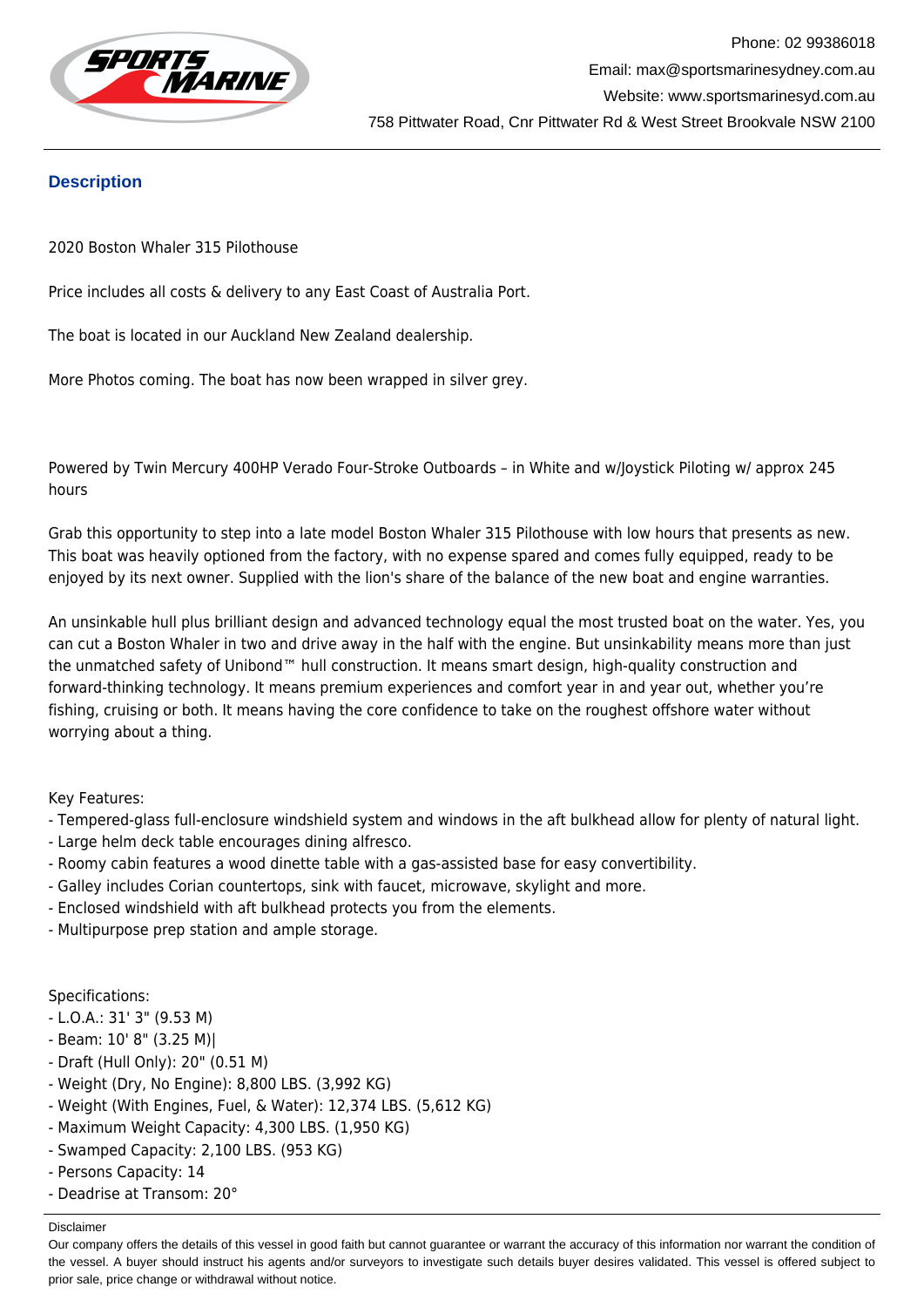

Phone: 02 99386018 Email: max@sportsmarinesydney.com.au Website: www.sportsmarinesyd.com.au 758 Pittwater Road, Cnr Pittwater Rd & West Street Brookvale NSW 2100

- Fuel Capacity: 1,102L

- Water Capacity: 174L

- Waste Capacity: 24.6L

Factory Options Included:

- Twin Mercury 400HP CXL Verado Four-Stroke Outboards White w/Joystick Piloting, including Autopilot (upgrade)
- Painted Hull: Fighting Lady Yellow
- Silver Graphics
- Black Canvas
- Stainless Steel Anchor
- Anchor Windlass All Chain
- White Rubrail w/Stainless Steel Insert
- Extended Cockpit Sunshade
- Cruising Package: Water Heater, Single Burner Stove, Dockside Water Hook-up
- Summer Kitchen
- Webasto Diesel Heater
- Cockpit Fold-out Bench Seat Port
- Cockpit Fold-out Bench Seat Starboard
- Cockpit Table
- Spotlight
- Underwater LED Lights
- 12V Elec Reel Outlets
- Radial Outriggers, hardtop mounted
- Hardtop Hatches
- Generator 220V
- VHF Radio
- Active Engine Trim
- RealVision 3D Sonar
- Raymarine Axiom Pro RVX 16" Navigation Package
- Raymarine Axiom Pro S 12" Additional Display
- FLIR Thermal Imaging Camera
- Radar
- VHF Radio
- 1kW Transducer
- Pedestal Seat Covers
- Antifoul

PLEASE NOTE: Price doesn't include downriggers

This boat is being offered with the balance of new boat warranties

Ask about our competitive finance rates, we can tailor a package to suit most budgets to approved purchasers.

Disclaimer

Our company offers the details of this vessel in good faith but cannot guarantee or warrant the accuracy of this information nor warrant the condition of the vessel. A buyer should instruct his agents and/or surveyors to investigate such details buyer desires validated. This vessel is offered subject to prior sale, price change or withdrawal without notice.